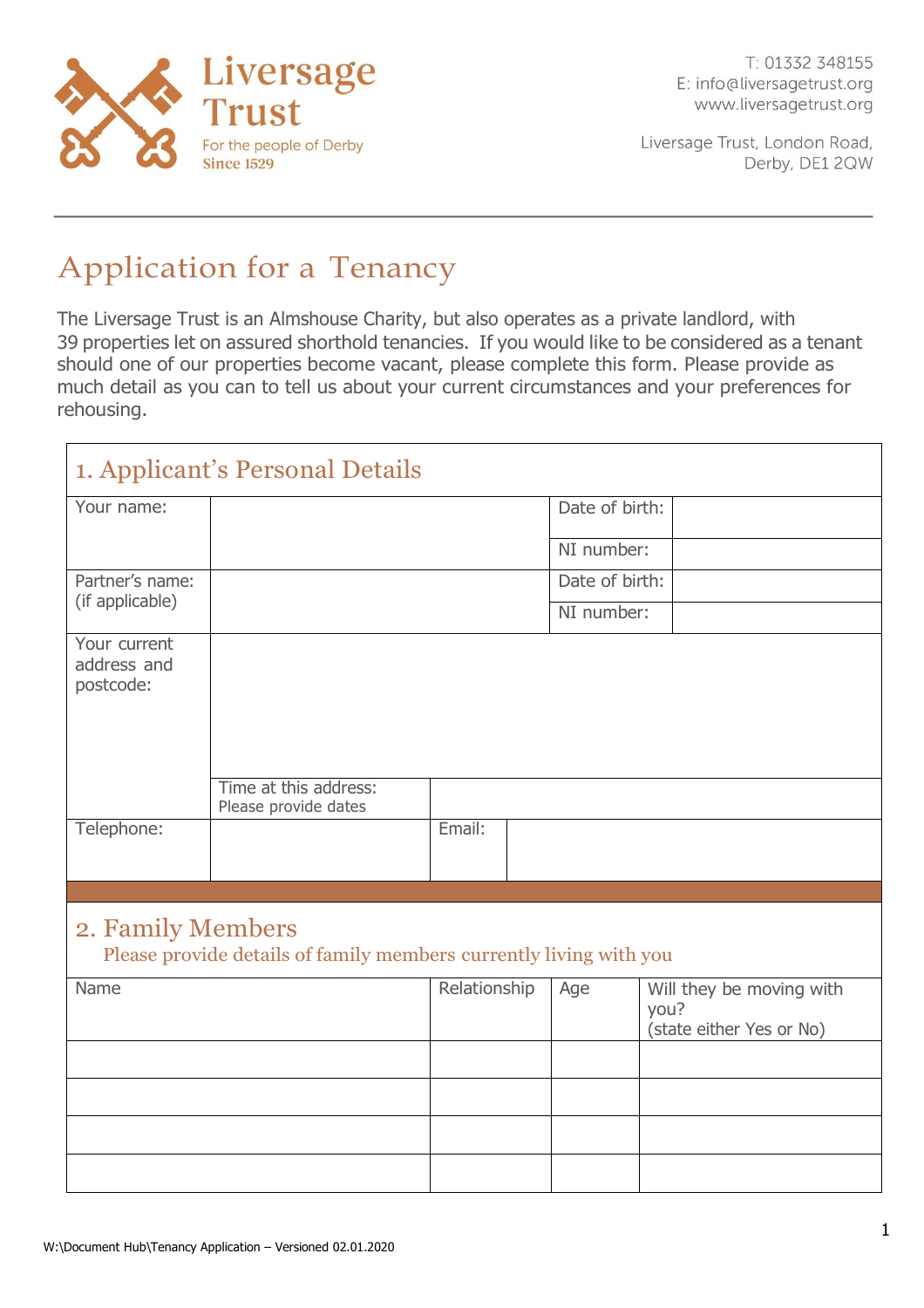

| 3. Previous Addresses over the last 5 years                                                                                                                                                      |                        |                                          |  |
|--------------------------------------------------------------------------------------------------------------------------------------------------------------------------------------------------|------------------------|------------------------------------------|--|
| Full address including postcode                                                                                                                                                                  | Dates of<br>occupation | If rented, landlord name<br>and address. |  |
|                                                                                                                                                                                                  |                        |                                          |  |
|                                                                                                                                                                                                  |                        |                                          |  |
|                                                                                                                                                                                                  |                        |                                          |  |
|                                                                                                                                                                                                  |                        |                                          |  |
| 4. About you                                                                                                                                                                                     |                        |                                          |  |
| Do you own any property or land, either in the UK or abroad?                                                                                                                                     | Yes $\square$          | No <sub>1</sub>                          |  |
| Do you have more than £23,500 in savings or assets?                                                                                                                                              | Yes $\square$          | No <sub>1</sub>                          |  |
| Do you have criminal convictions which have not been spent<br>under the terms of the Rehabilitation of Offenders Act 1974?                                                                       | Yes $\square$          | No <sub>1</sub>                          |  |
| Have you ever been evicted from a rented property or had legal<br>action taken against your tenancy?                                                                                             | Yes $\square$          | No <sub>1</sub>                          |  |
| Do you own a pet?                                                                                                                                                                                | Yes $\Box$             | $No$ $\square$                           |  |
| Do you own a vehicle?                                                                                                                                                                            | Yes $\square$          | No <sub>1</sub>                          |  |
| Answering yes to any of these questions, does not necessarily mean that we won't accept you onto the<br>waiting list. If you have answered yes to any of the above, please give further details: |                        |                                          |  |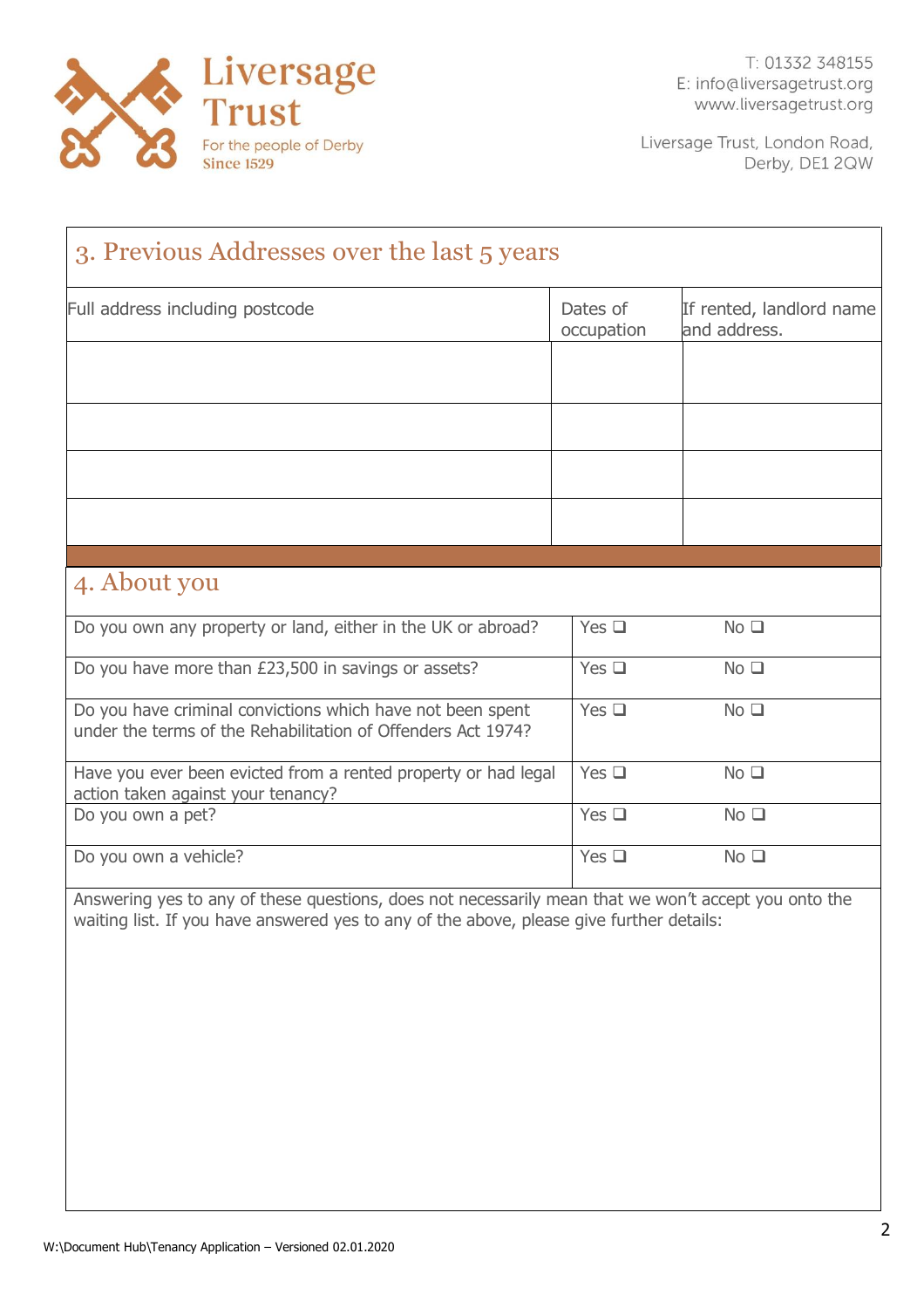

| 5. Where you live now                                                                                                                          |            |                        |                                                          |  |
|------------------------------------------------------------------------------------------------------------------------------------------------|------------|------------------------|----------------------------------------------------------|--|
| Please tick which apply:<br>House $\square$<br>Bungalow $\square$<br>Shared accommodation $\square$<br>Flat<br>Caravan / Mobile Home $\square$ |            |                        |                                                          |  |
| How many bedrooms are in your home?                                                                                                            |            |                        | If you live in a flat, which floor? (ie; Ground / First) |  |
| Do you:<br>Own your home $\square$<br>Live with family $\square$<br>Live with friends $\Box$<br>Rent your home $\square$                       |            | Sofa surfing $\square$ | Other $\Box$ Please state below                          |  |
| If you rent your current home:                                                                                                                 |            |                        |                                                          |  |
| Landlord's name, address and<br>telephone number.                                                                                              |            |                        |                                                          |  |
| Please note we will contact your current<br>landlord for a reference                                                                           |            |                        |                                                          |  |
| How much is your current rent? (state<br>weekly ormonthly)                                                                                     |            |                        |                                                          |  |
| Is your rent paid up to date?<br>(please state either Yes or No)                                                                               | Yes $\Box$ | No <sub>Q</sub>        |                                                          |  |
| If no, please state the amount owed and<br>the reason for arrears                                                                              |            |                        |                                                          |  |
| If you own your current home:                                                                                                                  |            |                        |                                                          |  |
| What is the estimated value?                                                                                                                   |            |                        |                                                          |  |
| How much, approximately, is your<br>outstanding mortgage?                                                                                      |            |                        |                                                          |  |
| What is your estimated timescale for<br>moving and your plans for the owned<br>property?                                                       |            |                        |                                                          |  |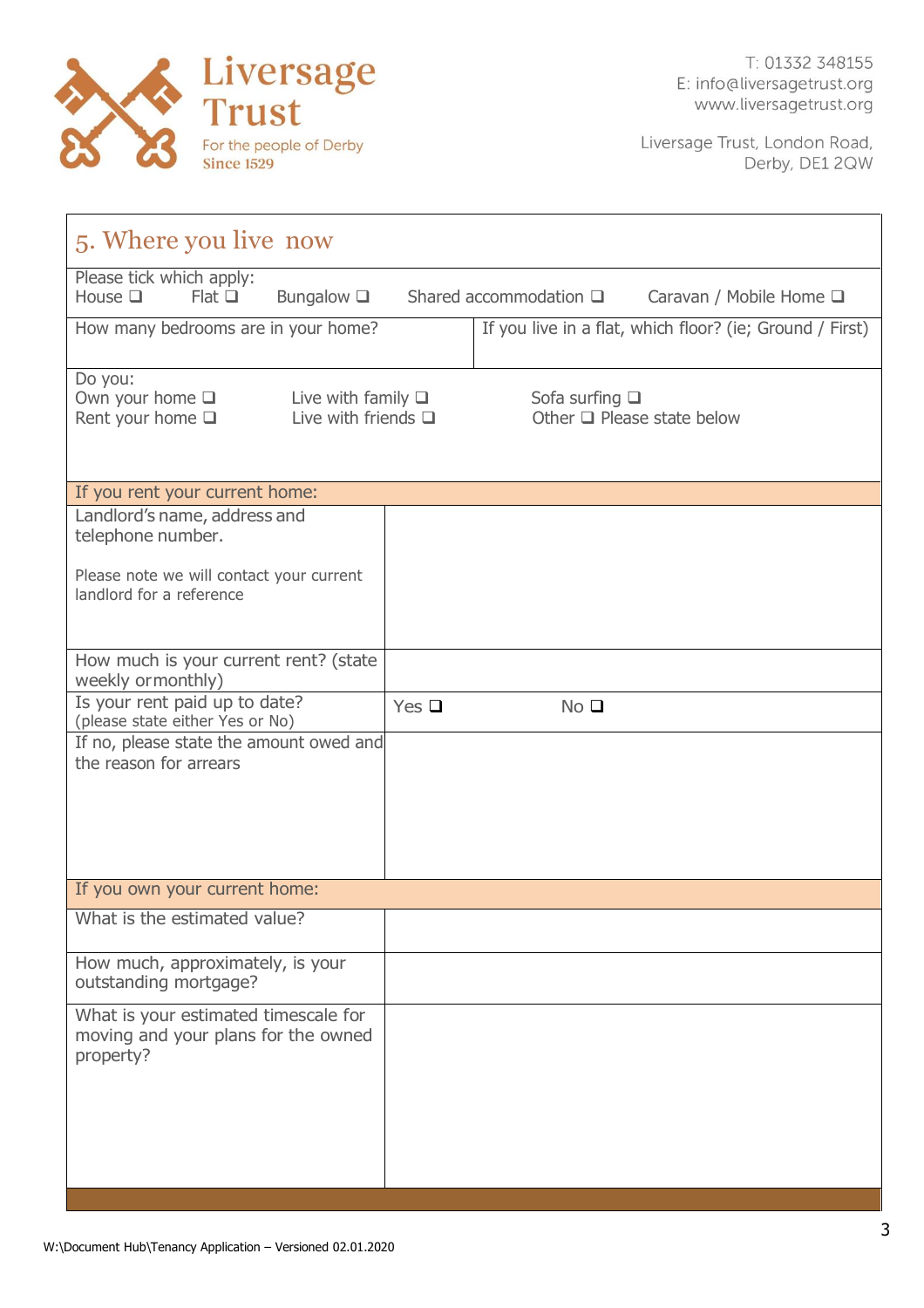

T: 01332 348155 E: info@liversagetrust.org www.liversagetrust.org

Liversage Trust, London Road, Derby, DE1 2QW

## 6. Why you want to move

Please give us as much information as possible to support your application, including any health or social circumstances you would like us to consider.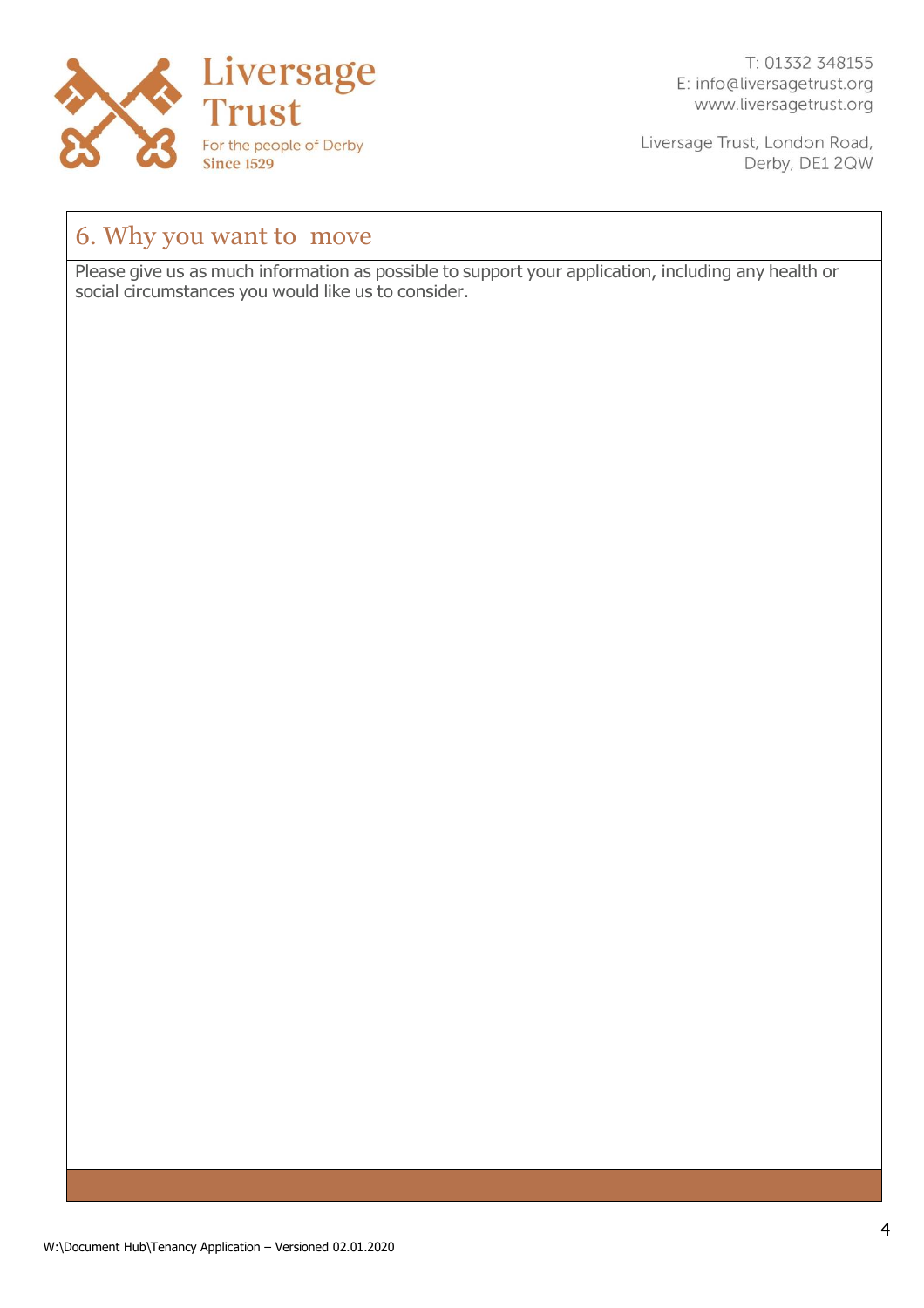

### 7. Where you want to move to

All of our private rented properties are all located on Nottingham Road.

| Property type: |                         | Guide price of monthly rent:<br>(per calendar month) | Please tick $(\sqrt{})$ all those you<br>would consider |
|----------------|-------------------------|------------------------------------------------------|---------------------------------------------------------|
| 1 Bed Flat     | $(14$ in total)         | £400 - £450                                          |                                                         |
| 1 Bed House    | $(1 \text{ in total})$  | £400 - £450                                          |                                                         |
| 2 Bed Flat     | $(12 \text{ in total})$ | £450 - £580                                          |                                                         |
| 2 Bed House    | $(1 \text{ in total})$  | $£400 - £500$                                        |                                                         |
| 3 Bed House    | $(1 \text{ in total})$  | £600                                                 |                                                         |
| 4 Bed House    | $(10$ in total)         | £700                                                 |                                                         |

Please detail any specific requests, such as a requirement for ground floor accommodation or adaptations:

## 8. Financial Circumstances

|                                                                                            | You                                 | Your Partner                        |
|--------------------------------------------------------------------------------------------|-------------------------------------|-------------------------------------|
| If you work:                                                                               |                                     |                                     |
| Name and address of your<br>employer?                                                      |                                     |                                     |
| What are your average weekly<br>earnings?                                                  | £                                   | £                                   |
| If you receive benefits:                                                                   |                                     |                                     |
| How much Housing Benefit or<br>housing cost element of Universal<br>Credit do you receive? | £<br>Weekly / Fortnightly / Monthly | £<br>Weekly / Fortnightly / Monthly |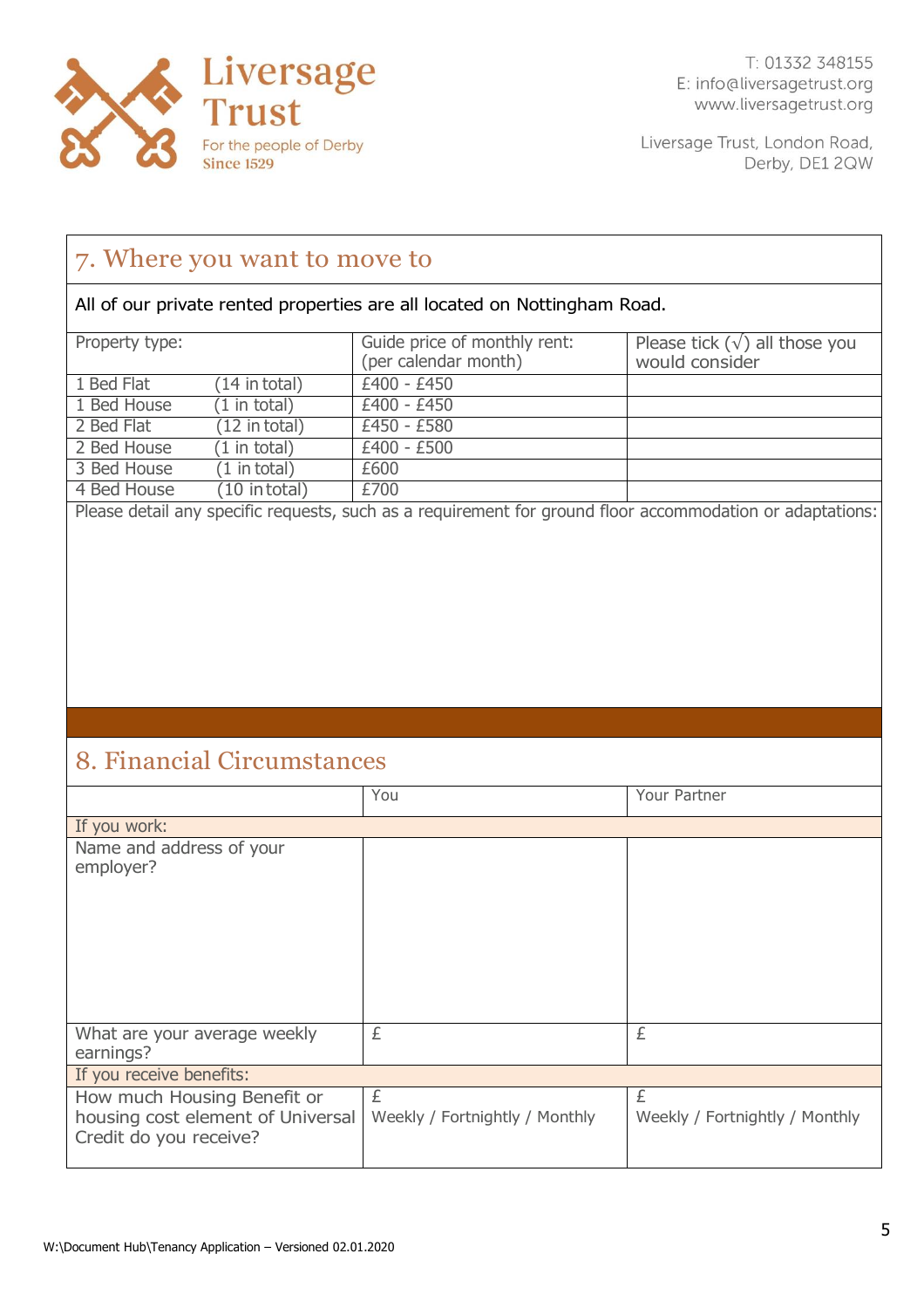

| List below any other benefits you receive:                     |                                     |                                     |  |
|----------------------------------------------------------------|-------------------------------------|-------------------------------------|--|
|                                                                | £<br>Weekly / Fortnightly / Monthly | £<br>Weekly / Fortnightly / Monthly |  |
|                                                                | £<br>Weekly / Fortnightly / Monthly | £<br>Weekly / Fortnightly / Monthly |  |
|                                                                | £<br>Weekly / Fortnightly / Monthly | £<br>Weekly / Fortnightly / Monthly |  |
|                                                                | £<br>Weekly / Fortnightly / Monthly | £<br>Weekly / Fortnightly / Monthly |  |
| Other income/assets:                                           |                                     |                                     |  |
| Any other regular income:<br>(eg Child Maintenance)            | £<br>Weekly / Fortnightly / Monthly | £<br>Weekly / Fortnightly / Monthly |  |
| Total savings and investments                                  | £                                   | £                                   |  |
| Please state value of any other<br>assets (eg second property) | £                                   | £                                   |  |
|                                                                |                                     |                                     |  |

#### 9. References

Please provide details of someone who is not related to you, who you have known for at least 3 years, and who will act as a referee, if required:

Name:

Address: Telephone:

Email: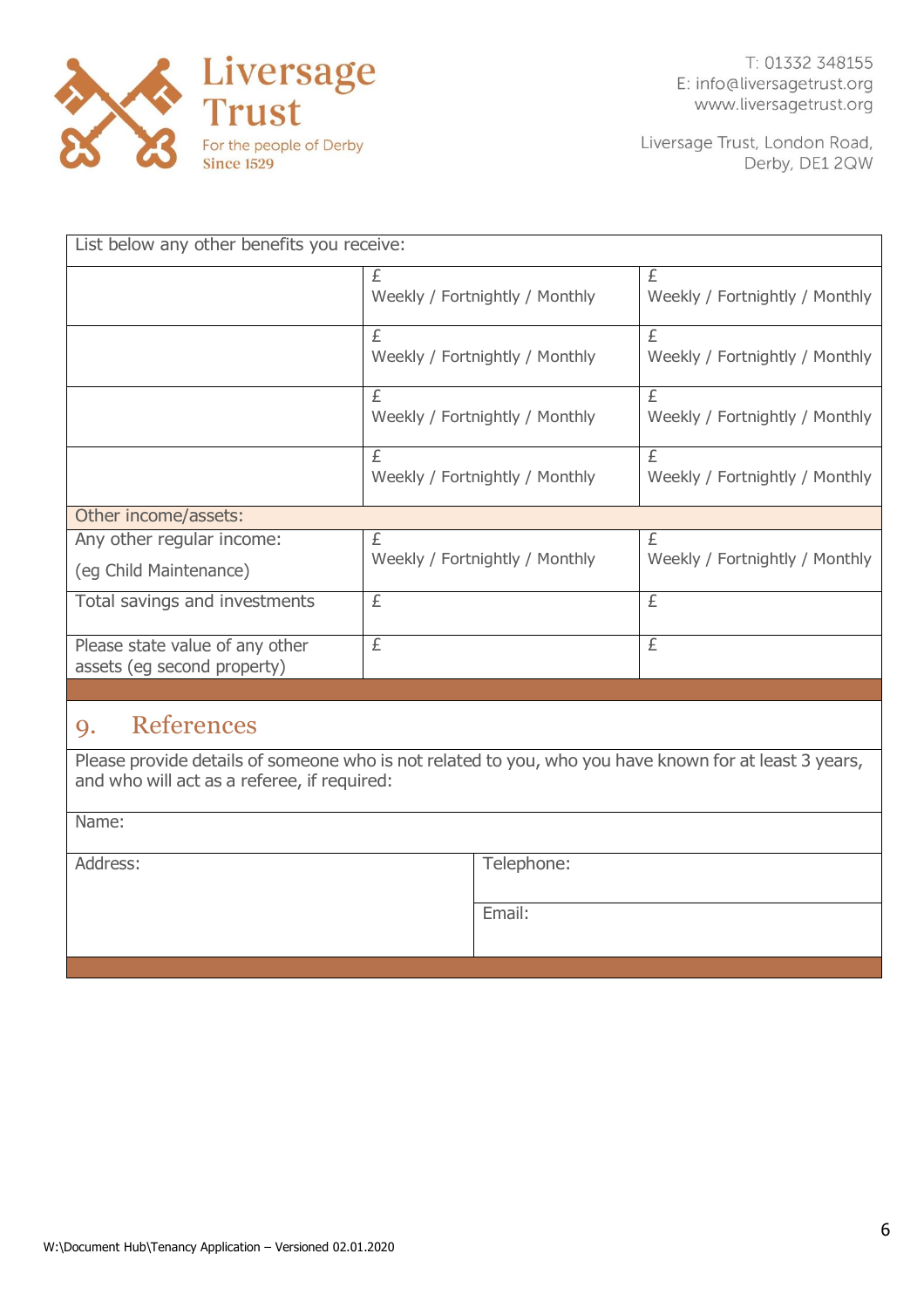

## 14. Declaration

Please read the following statements and sign below. We cannot process your application if you have not signed.

- I declare that the information given in this application is true and complete.
- I understand that if any information I have given is incorrect or incomplete, that the Trust may take legal action against me and this could result in me losing my home.
- I authorise Liversage Trust to check any of the information given on this form.
- I know that I must notify the Trust if any of my circumstances change after I make this application.
- I understand that no sub-letting is permitted under the terms of a Liversage Trust tenancy.
- I authorise my current and previous landlords to disclose information to Liversage Trust relating to my tenancies and conduct.

| Applicant's signature: | Date: |
|------------------------|-------|
|                        |       |
|                        |       |
|                        |       |
|                        |       |
| Partner's signature:   | Date: |
|                        |       |
|                        |       |
|                        |       |
|                        |       |

## 15. Data Protection Statement

The information which you give when completing your application form will be used in accordance with the Data Protection Act 1998 and the General Data Protection Regulation. Your information is held for the following purposes: to enable the Trust to create an electronic and paper record of your application; to enable the application to be processed; to enable the Trust to compile statistics, or to assist other organisations to do so, provided that no statistical information that would identify you as an individual will be published. The information will be kept securely, and will be kept no longer than necessary. Some details may be checked with relevant organisations but none will be disclosed for any inappropriate purpose. You may have access to your personal information onrequest.